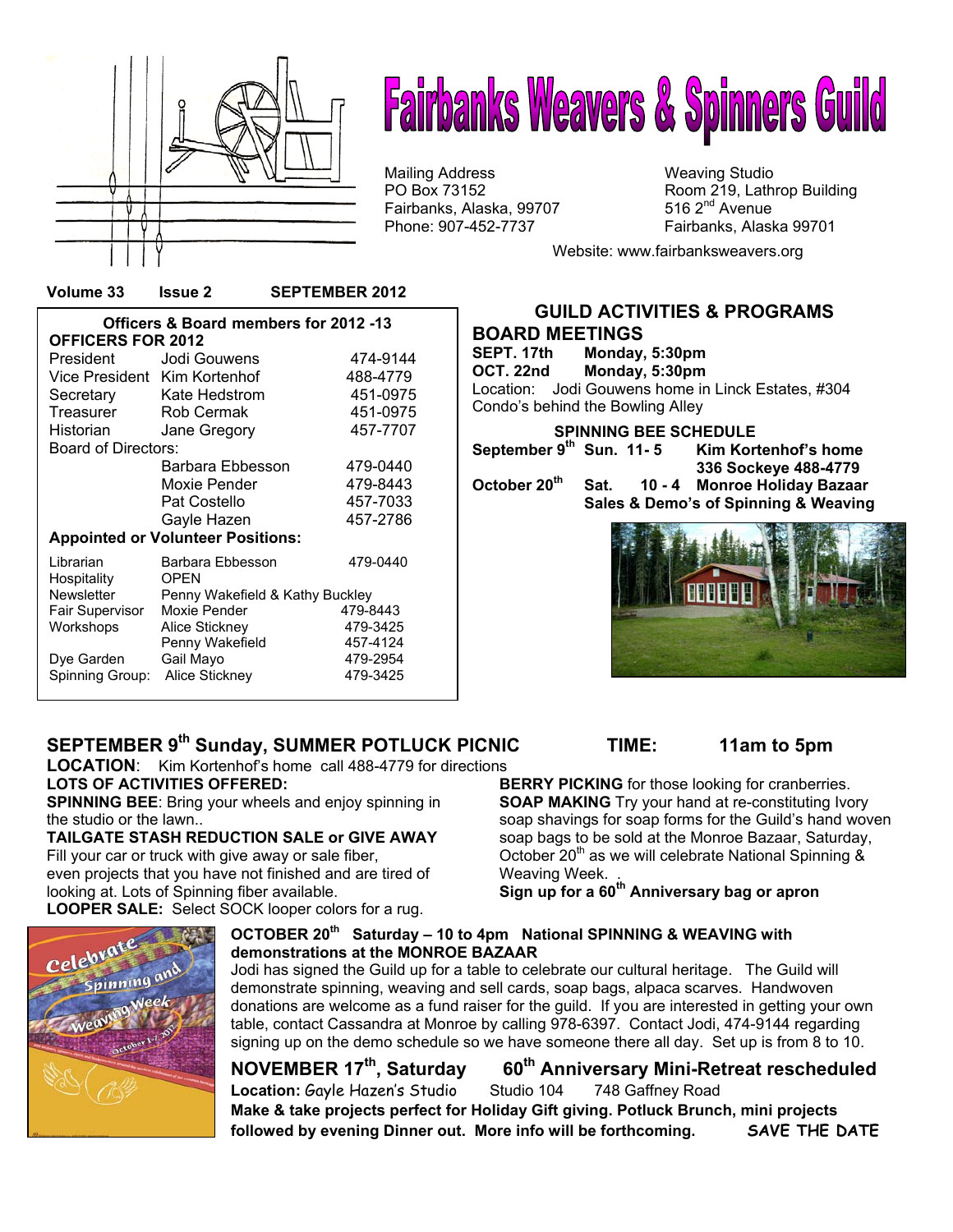#### **PRESIDENTS LETTER** September 2012

 A major **THANK YOU** to all of the members, friends and relatives who helped make the Weaving & Spinning Division a definite success this year – especially the new Division 10 Fair superintendent Moxie Pender. Special thanks go to Rob Cermak and Kate Hedstrom who helped with entries on the day they were leaving town. Maureen English was also a definite help on entry day.

**Thank You** to the people who took the time to bring in entries; to the people who helped with judging, setup and display; to the people who booth sat, demonstrated and sold raffle tickets. This year we sold more raffle tickets than in any previous year. Each person was an important part of our success.

 **Congratulations** to the Winners -Grand Champions, People's Choice and to everyone who entered quality items.

 This fall we are **changing our monthly meeting times**. The increasingly busy schedules of our members have resulted in minimal attendance at the traditional first Wednesday of the month meetings.

At the **September 9 Guild gathering at the home of Kim Kortenhof** on Chena Hot Springs Road, we will share a potluck, make soap balls as a Guild fundraiser, take time to socialize, work on any projects we bring, and add Kim's weaving studio, sauna, etc. to our own wish list. If the weather is good a few may try to pick berries.

 The Guild's **October 20 celebration of National Spinning & Weaving Week** will be held at the Monroe Holiday Craft Bazaar. I will be setting up a schedule of those who can help with the demonstrations at Monroe, so give me a call (474-9144) if you can come for a few hours. If you have any handmade items you can donate as a fund raiser to be sold there as we demonstrate, contact either Penny Wakefield 452-7737 or myself to arrange delivery of the items.

Happy Weaving, *Jodi Gouwens*

#### **THANK YOU'S to the following:**

*MOXIE PENDER for being Fair Super & JANE GREGORY & ROB CERMAK, M. ENGLISH for Entry Intake. CATHY EGAN for knitting the Musk Ox Raffle Smoke Ring in her spare time.* 

*JUDGES: D. BENNETT, K. BENNETT, B. EBBESSON, S. ELBERT, M. ENGLISH, J. GREGORY, M. GRIFFIN, HENDERSON, L. HERBECK, K. PARRISH BL RAY-TURNER and GARY.* 

*BOOTH DISPLAY: G. HAZEN, J. GOUWENS, T. ROBERTS, T. WILSON, P. WAKEFIELD, M. PENDER JODI GOUWENS for filling almost every booth shift with two attendants.* 

*To all BOOTH ATTENDANTS who stepped up to take more than one shift to fill out the schedule. Your salesmanship make the RAFFLE TOTAL the highest ever.* 

*To the SUMMER YOUTH PROGRAM TEACHERS: T. CONDON, R. DAVIS, S. ENGLEBRECHT, D. GRANGER, K. HANEY, E. KEECH, B. SANTORA, M. STOLZ, D. PFALMER, M. PIECE, J. THOMAS & P. WAKEFIELD* 

*THANK YOU to all the MEMBERS who updated their membership at the Fair. BIG THANK YOU to JANE GREGORY & JODI GOUWENS for snacks for the Youth Program. G. HAZEN & K. KORTENHOF for planning the mini-retreat program. Postponed & rescheduled for Sat. November 17.* 

*VIVIAN OSBORN for a raffle donation of qiviut yarn won by Felicity Hall.* 

#### **NEW MEMBERS WELCOME to: DEENA JALLEN, LISA LINNELL-OLSEN, HANNA STIVER & BECKY ENGMAN.**





 **The dye garden (Alum) fleece dyed in rudbeckia, Hopi red amaranth dyed Silk** 



 **Nachuq (Smoke Ring)** 



Not many dyers showed up for the Autumn Dye Workshop. There is still dyestuff to pick & use, although frost is near. Call Kate 590-1420 to see what is there. Fleece dyed with alum in rudbeckia, then marigolds, tansy, onions, marigolds, coreopsis (different pH), and rudbeckia. The last is silk and wool dyed in Hopi red amaranth. It's a nice yellow, but... Someone on the net got a pink with super wash sock yarn, but my super wash sock yarn is also yellow. On the left wool dyed with marigold & indigo. On the right purple basil with Tin on wool & silk first bath, super wash wool in second bath. Rita says to leave it soak, then don't rinse for a few days. It's more interesting than the amaranth for sure. Kate Hedstrom 590-1420

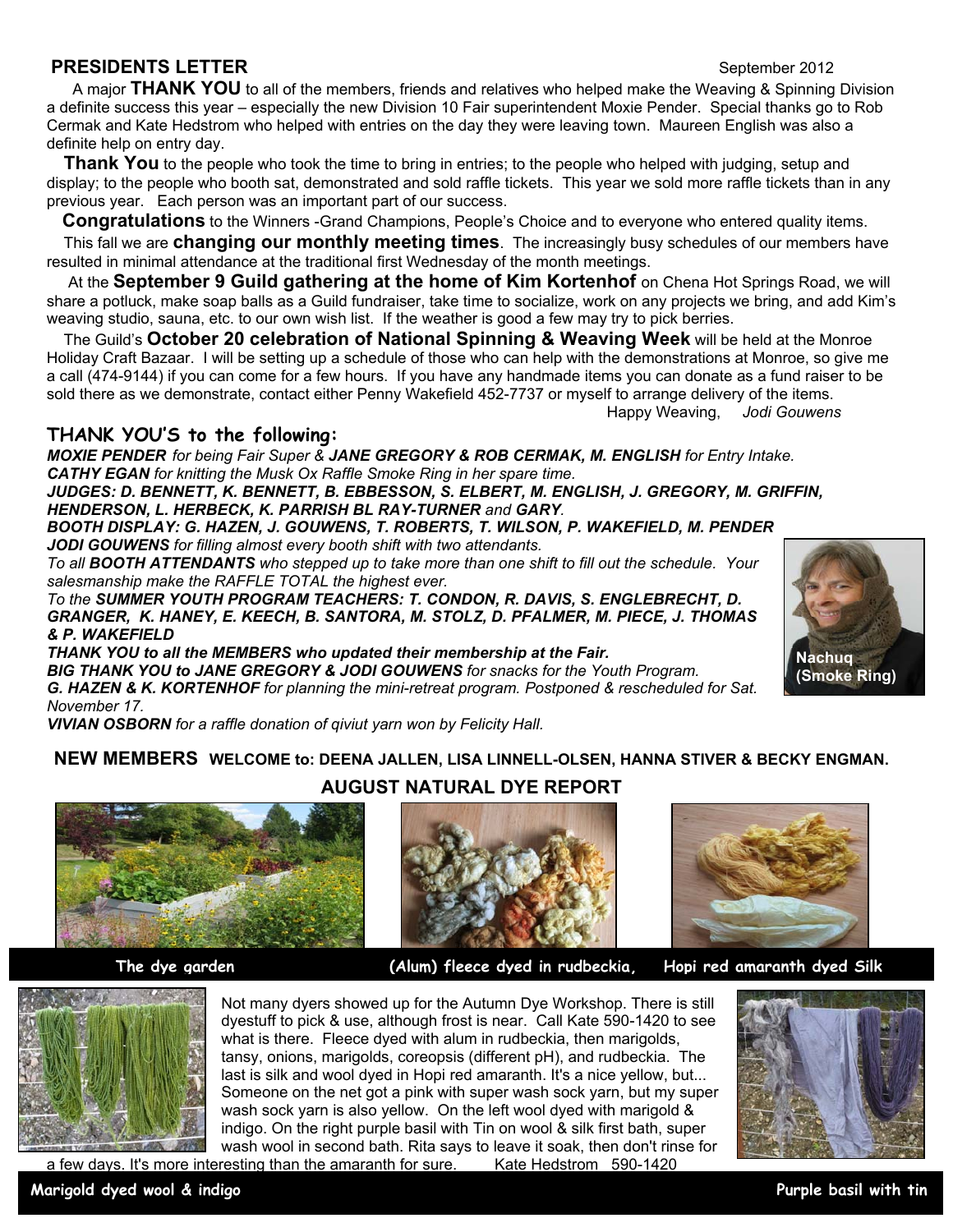Moxie & Lois Alpaca Blankets



#### **FAIR GRAND & CLASS CHAMPIONS FOR Division 10**

| Christine    | <b>DiCurti</b> |    | 3 end block weave rug black cream red         | GC         | <b>CC</b> |
|--------------|----------------|----|-----------------------------------------------|------------|-----------|
| Maureen      | English        |    | wool silk camel down blue                     |            | CС        |
| Genevieve    | Griffin        | 14 | torchon bookmarks "learning curve"            |            | CС        |
| Michele      | Griffin        |    | red black basket                              |            | СC        |
| Michele      | Griffin        |    | green rose groud bookmark                     |            | CC        |
| Kate         | Hedstrom       |    | blanket blue purple                           |            | CC        |
| Kate         | Hedstrom       |    | yellow socks                                  |            | CC        |
| Olivia       | Hrinko         | 15 | woven friendship bracelet                     |            | СC        |
| Doreen       | Low            |    | orange red flower weaving with beads          |            | СC        |
| Jill         | Marshall       |    | felted bag knit from a pattern                |            | СC        |
| Else         | Mayo           | 11 | placemat woven/wool                           |            | CC        |
| Else         | Mayo           | 11 | silk scarf with natural dyes                  |            | CC        |
| Teresa       | Miller         |    | Jemima puddle duck and the gentleman          |            | CC        |
| Winter       | Osborne        | 14 | needle felted tabby & tortoise shell cats     | <b>JGC</b> | CC        |
| Winter       | Osborne        | 14 | dragonfly silk wall hanging blue green purple |            | CС        |
| Hannah       | Powell         | 12 | plaited basket                                |            | СC        |
| Carol        | Secor          |    | silk scarf                                    |            | CC        |
| Leia         | Ward           |    | two color green woven pinwheel scarf          |            | CC        |
| Elsa         | Willsrud       | 11 | handspun skein of wool                        |            | CC        |
| <b>Buffy</b> | YorkDewitz     |    | handspun hand knit vest blue faced leicester  |            | CС        |
|              |                |    |                                               |            |           |

Raffle scarf knitted by Kathy Egan and won by **BRENDA HEWITT**, Juneau Alaska The qiviut yarn donated by Arctic Fibers won by **FELICITY HALL.** People's choice for the adults was a felted wall hanging by **BECKY ENGMAN** People choice for the Junior's was **WINTER OSBORNE** with her felted kittens



**Gayle & Moxie selling MO raffle tickets Grand Champ Christine DiCurti Junior Grand Champ Winter Osborne** 



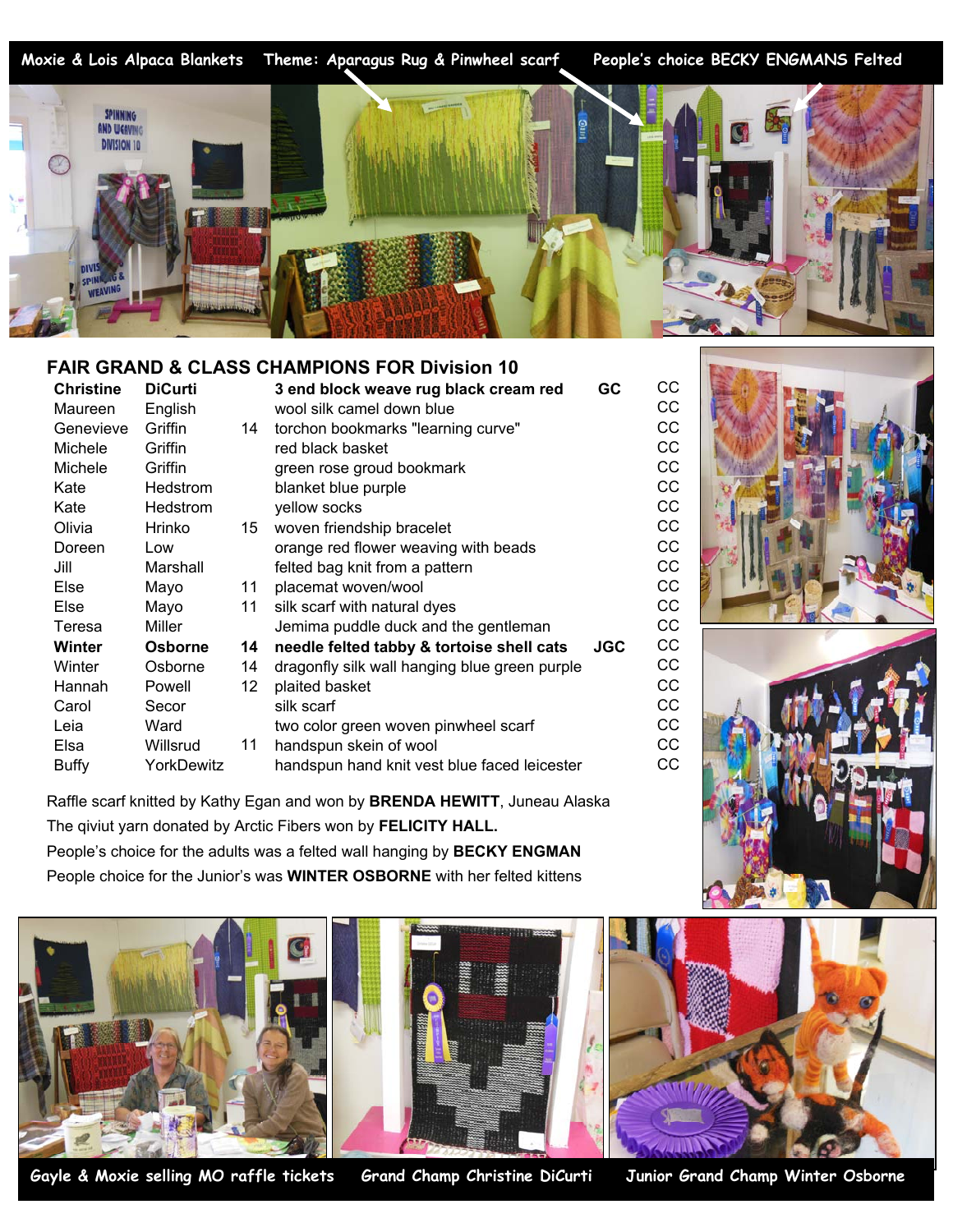#### **FOR NEW MEMBERS INTERESTED IN KNITTING GROUPS – Contact Moxie 479-8443 or try Ravelry.com**

#### **IN OUR EMAIL BOX: Note FOR KNITTERS from Moxie**

We washed & blocked Cathy Egan's Nachuq (smoke ring) at our last get together - it looks so beautiful blocked out! We used my blocking wires & Tima's foam blocks. You can find them online. It's also good to check "A Weaver's Yarn" on Alaska Way, or "The Inua Woole Shoppe" on College Corner.

#### **Tima's Foam Jigsaw Blocks:**

Here is the link to the web site that carries the Knitters Block - the jigsaw puzzle shaped blocking system. She has some interesting stuff including boots & T-pins. http://www.cocoknits.com/

#### **Moxie's Blocking Wires:**

The blocking wires are called "Fiber Fantasy Blockers Kit". Blockers kit includes more than enough to do a sweater: 8 (36") 4 (18") stiff Blockers, two 27" flexible Blockers (for sleeve caps and armholes), 30 T-pins and a yardstick for measuring. Blocking instructions are included.

I found at least 3 sources:

#### **Webs: \$25.95 + shipping**

http://www.yarn.com/webs-knitting-accessories-blockingtools-wool-wash/webs-finishing-tools-fiber-fantasysweater-blockers/

#### **Woolstock Yarn Shop: \$25.95 + shipping**

https://www.woolstock.com/index.php?main\_page=produc t\_info&products\_id=17

**Angelika's Yarn Store: \$27 + shipping + \$2 additional** shipping - she uses USPS which is good for Alaska http://www.yarn-store.com/blocking-supplies.html

#### **Some MEMBERS DUES are still DUE**

**Our newsletter is on the web for everyone but the annual membership dues and continued support still is very important to maintain our guild activities** 

**You will receive a separate email regarding the membership renewal.** 

#### \$20 for a year of activities A Membership booklet will be printed in September so renew now to maintain your membership. Renewal form is on the web.

#### **LOOKING FOR A DOG HAIR SPINNER**

479-6280

I have a large bag of clean, combed dog hair from my four large dogs that I would like spun into yarn. Since these dogs are my family, I'm wanting to have the yarn then knit into a hat for my use. I'll find a knitter, but need help finding someone who will spin the hair into yarn. Would you kindly put me in contact with someone who does this? Many thanks, Jane Sandstrom

> **Qiviut Wool for sale 9 oz of fiber for \$35 per ounce. Call Moxie 479-8443 or see her at FARMERS MARKET**

#### **Looms for Sale**

**45-inch 8-shaft LeClerc Nilus back hinge treadle loom, near new. Includes many extras: custom bench, attached bobbin/skein holder, 4 reeds (8, 10, 12 and 15 DPI), LeClerc bobbin winder, LeClerc boat shuttle with bobbins, custom small boat shuttle with bobbins,** 

**2 Schacht ski shuttles, 2**

**Northwest ski shuttles, 6-drawer accessory cabinet and several texts, all original tools, VHS instruction video and textbook included, homemade raddle, comb. Reduced Price to \$2100 Like-new Harrisville 20-yard warping mill, \$150. Call Nicole at 488-1674**



**45" 4 shaft Gilmore Loom with a bench (Maple) Includes warping reel and several shuttles \$800 II is located in Kasilof & would pick up there Call Gretchen 474-7124 or Diane 456-2250** 

> **Rigid Heddle Loom On a Stand 20" wide, 10 epi Brand New \$400 Call the Studio, 452-7737**

> **BOOKS FOR SALE 'Finishing Touches for Handwovens' by Virginia West' - \$10 'Warping all by yourself' by Cay Garrettt - \$5.00 Call Jodi 474-9144**

**36" Harrisville Model T 4 Shaft floor Warping board, 2 shuttles, 2 reeds, spool winder &14 spools & other weaving accessories Kanza Keill, 457-2423 \$950** 

> **4 shaft Table loom with stand Some Books, shuttles, warping board \$400 Call the Studio**

**36" LeClere 4 shaft Loom with bench warping board, bobbins, reeds, Asking \$1200 Call Nancy Perry 907-345-0828** 

**36" LeClerc 4-shaft floor loom, 3 reeds, Extra heddles etc \$1050 Separate handcrafted bench \$400 Call Helen Howard, 374-2914** 

#### **QIVIUT FIBER FOR SALE**

**Vivian Osborne has 4# of qiviut roving for sale at \$300 per pound, washed & dehaired, ready to spin. Call Vivian at 490-6722. Also looking for knitters and dyers**